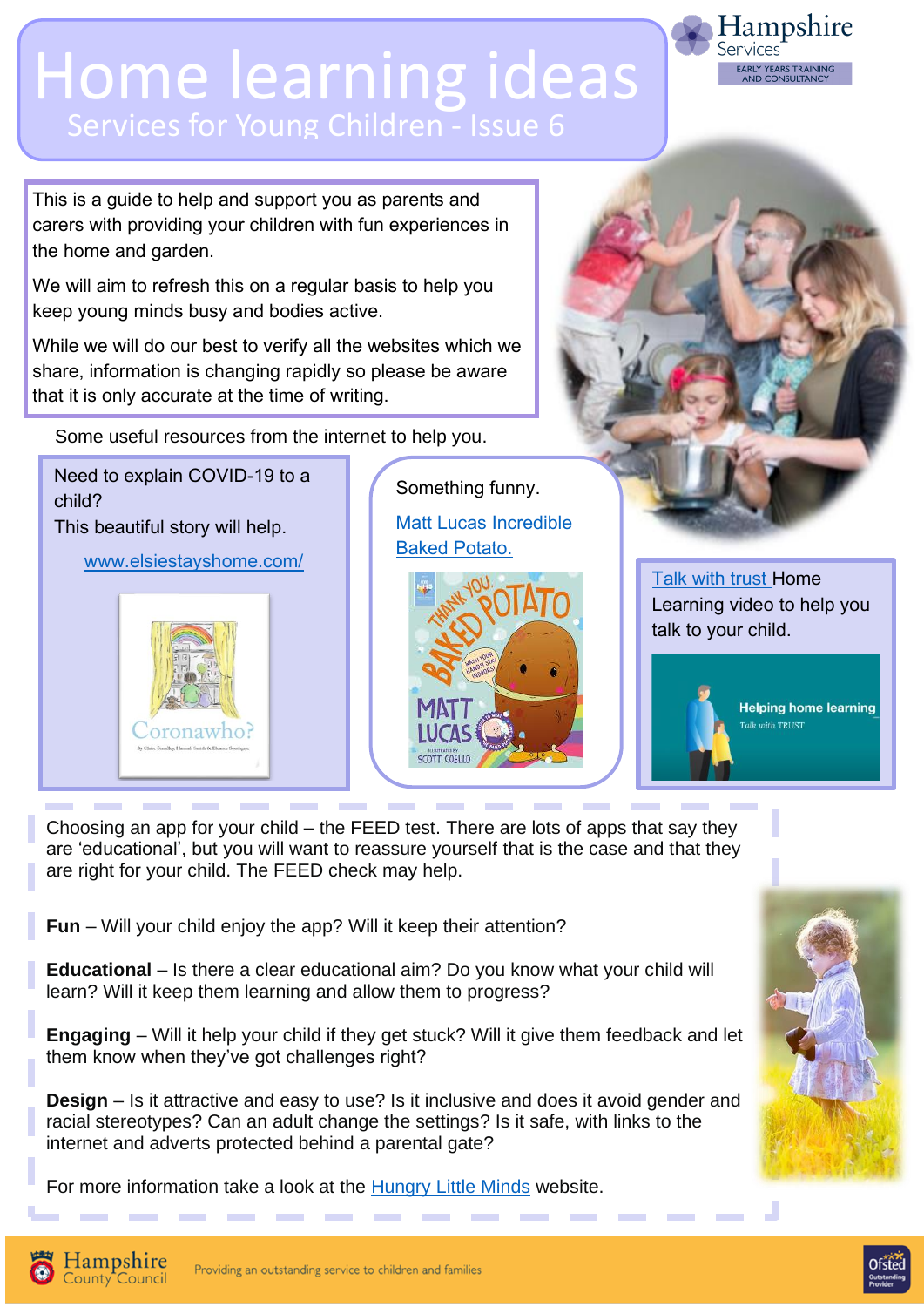# Play ideas for sitters



### **NSPCC** Look**, say, sing, play**



#### **How to respond to tantrums**

If you are feeling at the end of your tether, take 5 and follow these simple steps:

- o **Stop.**
- Breathe.
- o **React calmly.**

For more information click on the **NSPCC**

#### **Nursery Rhymes**

Humpty Dumpty sat on the wall,

[sing](https://www.nspcc.org.uk/keeping-children-safe/support-for-parents/look-say-sing-play/)

Humpty Dumpty had a great fall,

All the king's horses and all the king's men,

Could not put Humpty together again.



#### **Peek-a-boo teddy**

in the room. Ask your child, 'Where Put a teddy in an unexpected place has teddy gone?' Encourage your child to look and point when they see the teddy hiding in the room. Repeat.



Bring the rhyme to life, have a go at building a wall for Humpty Dumpty using whatever you can find; maybe small empty boxes that can be pushed down, or stacking blocks. Sit teddy on the top so he falls.

#### Link to [Nursery rhymes](https://www.bbc.co.uk/cbeebies/watch/playlist-something-special-nursery-rhymes?collection=mr-tumble-and-friends)  [with Makaton signing.](https://www.bbc.co.uk/cbeebies/watch/playlist-something-special-nursery-rhymes?collection=mr-tumble-and-friends)

#### **Drippy bubbles**

Have fun exploring water. Put some dark coloured paper or newspaper on a low table that your child can stand supported at. Provide some wet sponge cloths cut into small squares to fit the size of your child's hand and encourage them to squeeze, splash and smear the water on the paper and talk about what happens. You could also look out of the window and watch as the rain drops trickle down the glass.



Use some large cardboard boxes to create cosy dens or tunnels for your child to move through and interact with. Maybe decorate with ribbons, or tights to crawl through. Other materials can be stuck to the outside to provide texture or interest to the surface of the carboard. **Always supervise your child during this activity!**

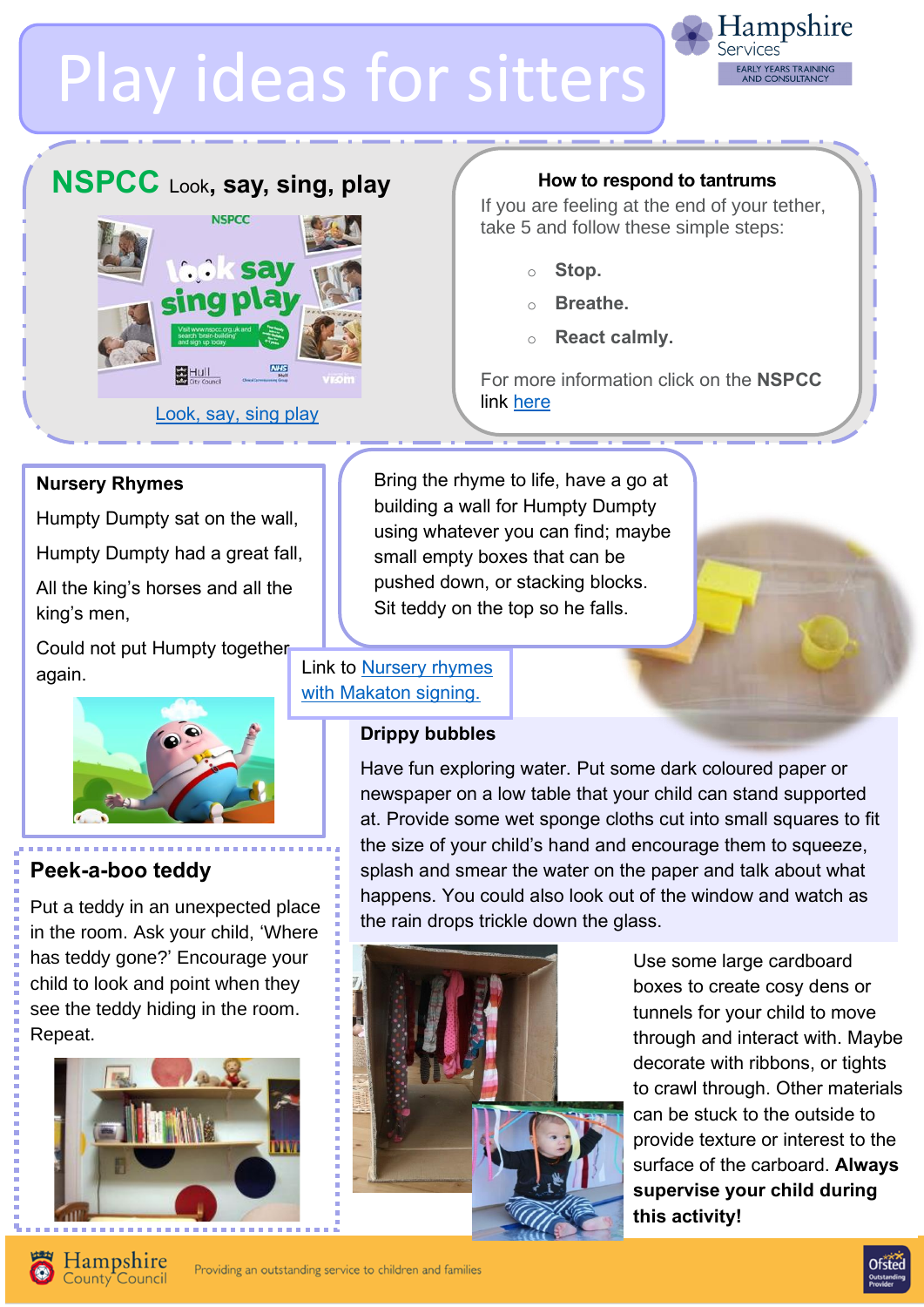

## Play ideas for early walkers

Use some pasta tubes and stick them to the back of box. You can either stick them in lines, or in a pattern or picture. Encourage your child to thread a piece of string or an old shoelace through the pasta.

You can make this trickier by putting the pasta at different angles or challenge the children to make their own patterns.

Make it Basier by using using<br>cardboard tubes!



#### **Growing pictures**

All you need is kitchen roll, washable felt tip pens (water soluble) and water.

Draw on the kitchen paper and carefully lay it in a bowl of water. Watch the colours spread and grow!

Let them dry in the sun and describe the colours you see to your child.

#### **Water shapes**

Place some simple objects on the ground then spray water on them. Remove the shapes and see the patterns on the ground. See if you can draw shapes with the spray.



Draw around different objects to make shapes and play a matching game. Try to look for as many different shapes as you can!

#### **Monster Tunnel**

Using a cardboard box, cut out tunnel shaped holes and decorate to look like monsters.

Number each monster. Roll a ball into the monster's mouth and earn 'monster points.' You could challenge your child by keeping a score of your points on a score sheet or tallying up the points.





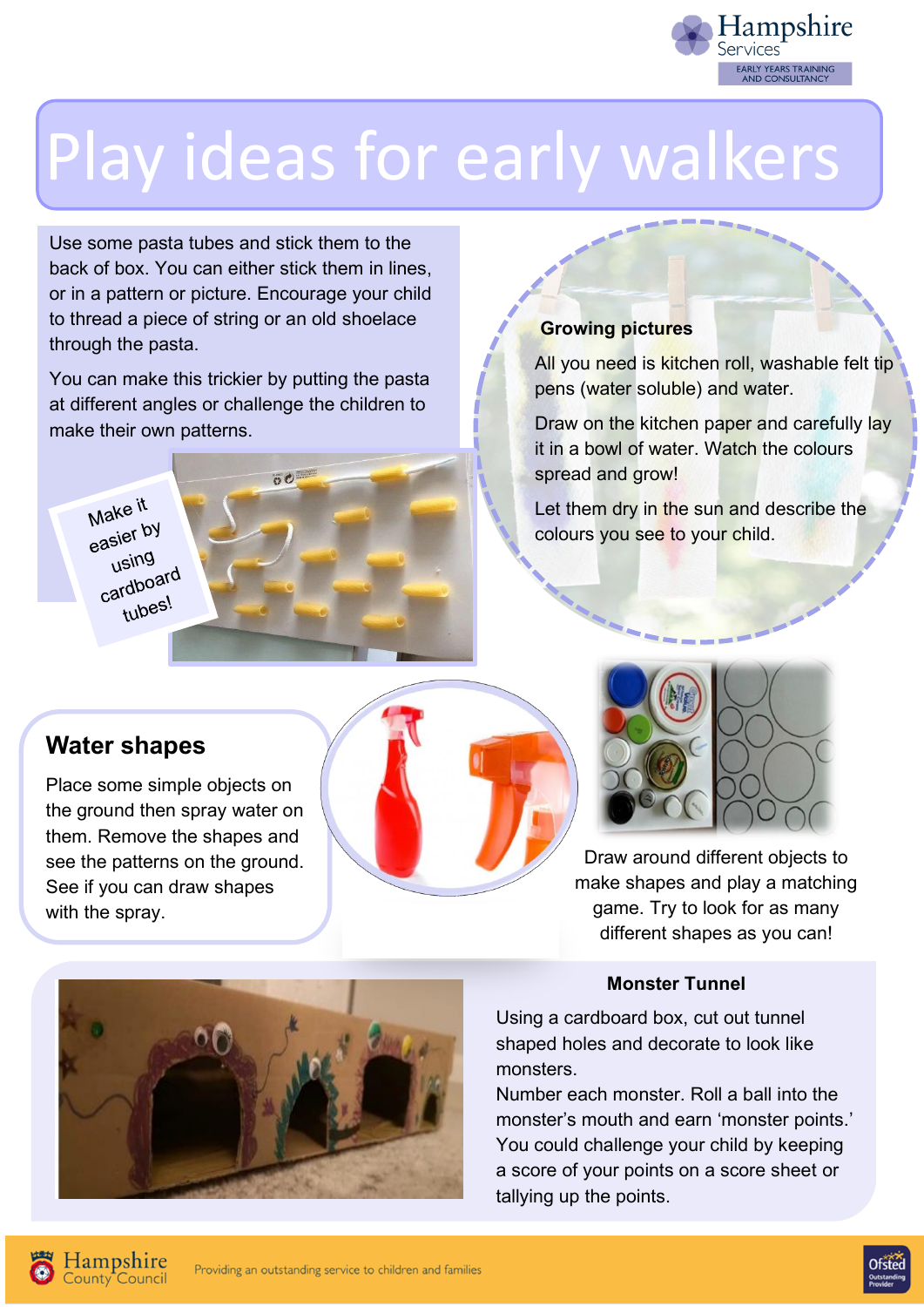

## Play ideas for walkers and explorers

Make a tape measure and use it t[o](https://lh5.googleusercontent.com/-wYY69CYAieI/UayGP61legI/AAAAAAAACLU/7xH82nKrnaI/s640/blogger-image-1363444534.jpg)  see if you can find something really long, and compare its size to something shorter? Can you find something the same size as yourself?



#### **Make Pizza Toast**

**Ingredients** Pizza sauce (mix ketchup and tomato puree)

Sliced Bread

Mozzarella (grated)

**Toppings** Salami/ham/pineapple/sweetcorn/oregano

**Maths** - Cut the toast in triangles, count the corners, and compare them to a [square shape. How many different shapes](https://www.google.co.uk/url?sa=i&url=https%3A%2F%2Fwww.tes.com%2Fteaching-resource%2Fblue-lined-paper-also-great-for-a-dyslexic-student-s-handwriting-12076890&psig=AOvVaw3psMBYaAxCtolxDxauqGc2&ust=1591465537526000&source=images&cd=vfe&ved=0CAIQjRxqFwoTCOihpaOd6-kCFQAAAAAdAAAAABAD)  can you make the toast into?

This is something the children can do themselves, and take ownership of, as suggested in the video clip on the first page of this booklet.



#### **Foil magic**

Use aluminium foil to gently press down on different surfaces and gently rub until the pattern emerges. Talk about the patterns that can be made. Using a blunt pencil, you can draw a picture. If you do not have foil use a food dish, or [jam tart case.](https://www.google.co.uk/url?sa=i&url=https%3A%2F%2Fwww.amazon.co.uk%2FVery-Hungry-Caterpillar-Board-Book%2Fdp%2F0241003008&psig=AOvVaw1k9cW20amSGKVSdrpAZsVC&ust=1591364891185000&source=images&cd=vfe&ved=0CAIQjRxqFwoTCLDJ-6mm6OkCFQAAAAAdAAAAABAE) 





See if you can find all the foods the caterpillar ate. If you cannot make your own version of the story…find some alternative foods for the caterpillar to eat and write your own family story. You could even change the characters for different insects and lifecycles.

You could try other stories.

Can you make eyes on the character of Supertato. Which food would you use?